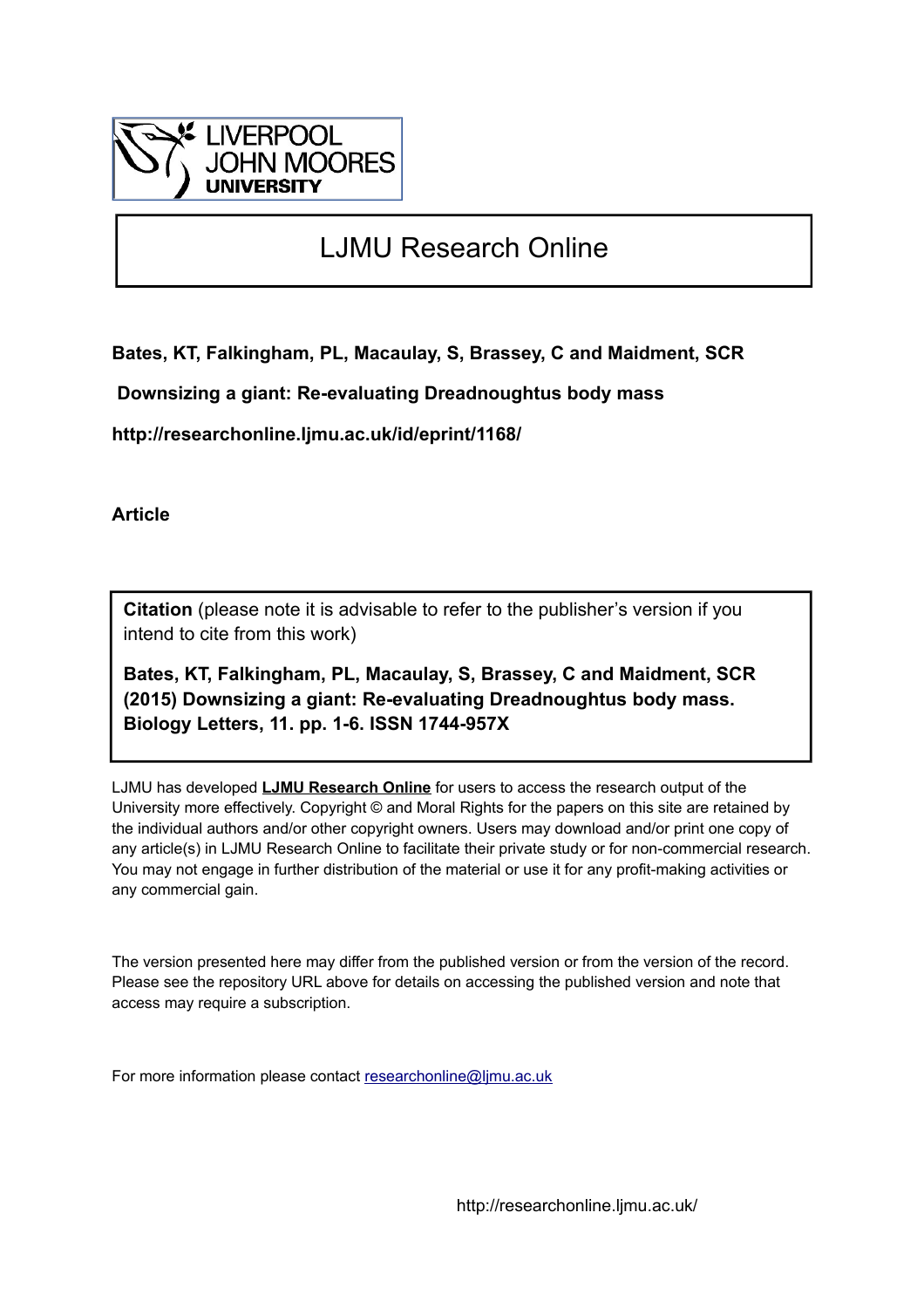

## **Downsizing a giant: Re -evaluating Dreadnoughtus body mass**

| Journal:                      | <b>Biology Letters</b>                                                                                                                                                                                                                                                                                                                                                                        |
|-------------------------------|-----------------------------------------------------------------------------------------------------------------------------------------------------------------------------------------------------------------------------------------------------------------------------------------------------------------------------------------------------------------------------------------------|
| Manuscript ID:                | RSBL-2015-0215.R1                                                                                                                                                                                                                                                                                                                                                                             |
| Article Type:                 | Research                                                                                                                                                                                                                                                                                                                                                                                      |
| Date Submitted by the Author: | 20-Apr-2015                                                                                                                                                                                                                                                                                                                                                                                   |
| Complete List of Authors:     | Bates, Karl; University of Liverpool, Musculoskeletal Biology Group<br>Falkingham, Peter; Liverpool John Moores University, School of Natural<br>Sciences & Psychology<br>Macaulay, Sophie; University of Liverpool, Musculoskeletal Biology<br>Brassey, Charlotte; University of Manchester, Faculty of Life Sciences<br>Maidment, Susannah; Imperial College, Earth Science and Engineering |
| Subject:                      | Biomechanics $\lt$ BIOLOGY, Evolution $\lt$ BIOLOGY, Palaeontology $\lt$<br><b>BIOLOGY</b>                                                                                                                                                                                                                                                                                                    |
| Categories:                   | Palaeontology                                                                                                                                                                                                                                                                                                                                                                                 |
| Keywords:                     | body mass, sauropods, gigantism, Dreadnoughtus, modelling, scaling<br>equations                                                                                                                                                                                                                                                                                                               |
|                               |                                                                                                                                                                                                                                                                                                                                                                                               |
|                               | SCHOLARONE <sup>®</sup><br><b>Manuscripts</b>                                                                                                                                                                                                                                                                                                                                                 |

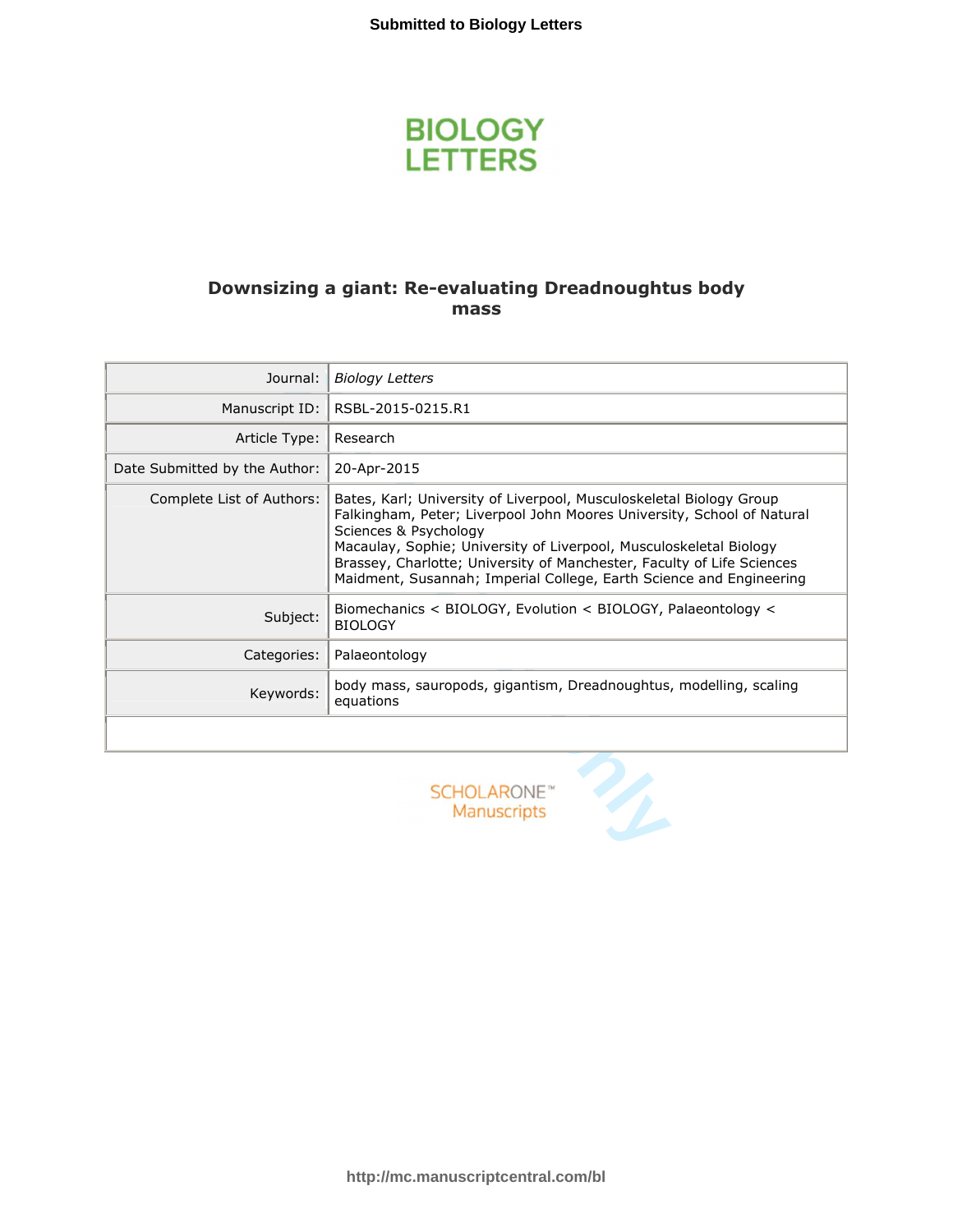|  |  | Downsizing a giant: Re-evaluating <i>Dreadnoughtus</i> body mass |  |
|--|--|------------------------------------------------------------------|--|
|--|--|------------------------------------------------------------------|--|

- 2
- 3 Karl T. Bates<sup>1\*</sup>, Peter L. Falkingham<sup>2</sup>, Sophie Macaulay<sup>1</sup>, Charlotte Brassey<sup>3</sup> &
- 4 Susannah C.R. Maidment<sup>4</sup>
- 5
- 6 <sup>1</sup>Department of Musculoskeletal Biology, University of Liverpool, Duncan
- 7 Building, Daulby Street, Liverpool L69 3GE, UK;
- 8 <sup>2</sup> 2 School of Natural Sciences and Psychology, Liverpool John Moores University,
- 9 James Parsons Building, Bryon Street, Liverpool, L3 3AF, UK;
- 10 <sup>3</sup>Faculty of Life Sciences, University of Manchester, Manchester, M13 9PL, UK;
- 11 <sup>4</sup>Department of Earth Science and Engineering, Imperial College, South
- 12 Kensington, London, SW7 2AZ, UK.
- 13
- 14 \*Correspondence to: ktbates@liverpool.ac.uk
- **For Review Only** 15 **Key words:** *Dreadnoughtus*, body mass, modeling, scaling equations.
- 16

### 17 **Summary**

- 18 Estimates of body mass often represent the founding assumption on which
- 19 biomechanical and macroevolutionary hypotheses are based. Recently, a scaling
- 20 equation was applied to a newly discovered titanosaurian sauropod dinosaur
- 21 (*Dreadnoughtus*), yielding a 59,300kg body mass estimate for this animal. Herein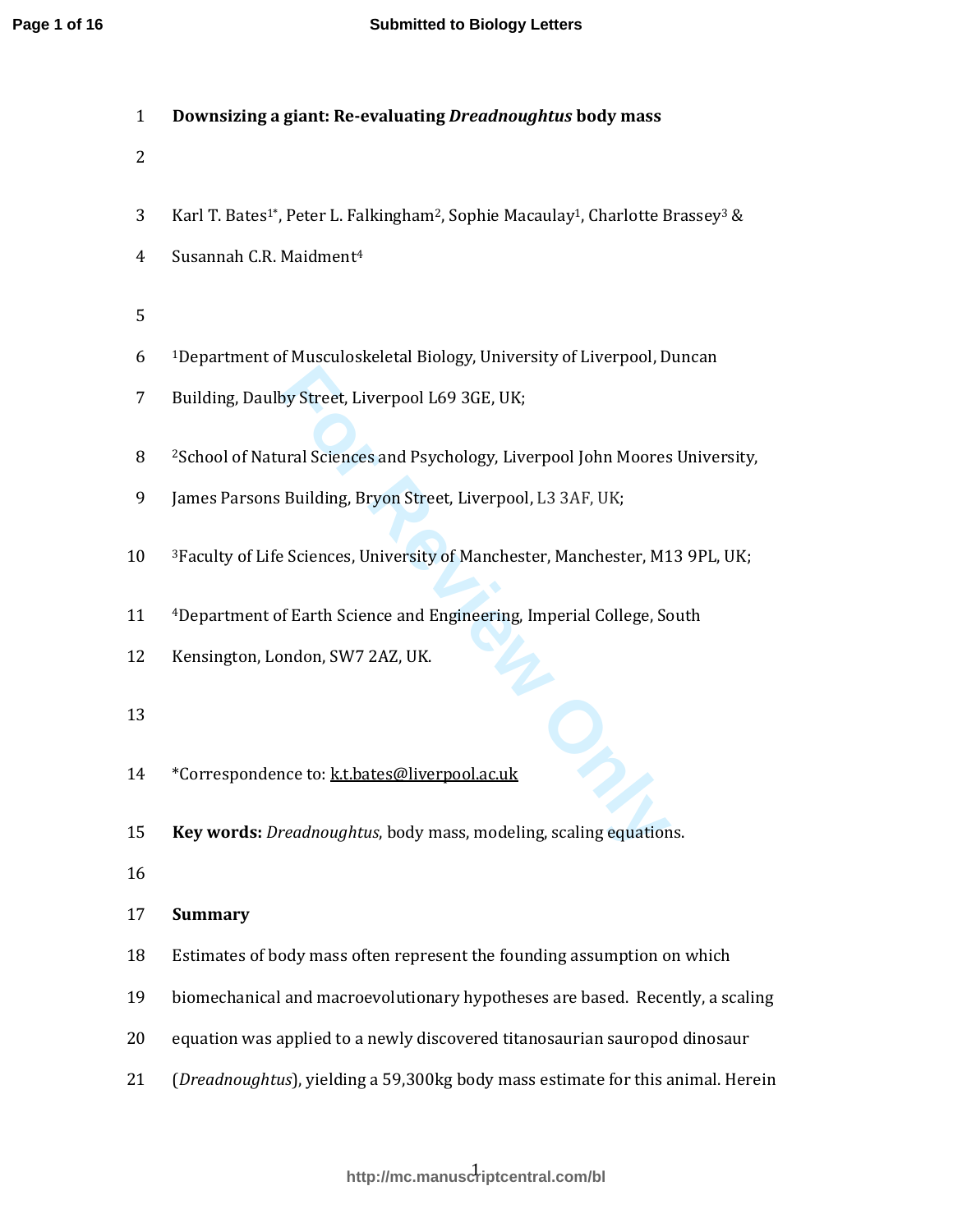| 22           | we use a modeling approach to examine the plausibility of this mass estimate for                     |
|--------------|------------------------------------------------------------------------------------------------------|
| 23           | Dreadnoughtus. We find that 59,300kg for Dreadnoughtus is highly implausible,                        |
| 24           | and demonstrate that masses above 40,000kg require high body densities and                           |
| 25           | expansions of soft tissue volume outside the skeleton several times greater than                     |
| 26           | found in living quadrupedal mammals. Similar results from a small sample of                          |
| 27           | other archosaurs suggests that lower-end mass estimates derived from scaling                         |
| 28           | equations are most plausible for Dreadnoughtus, based on existing volumetric                         |
| 29           | and density data from extant animals. Although volumetric models appear to                           |
| 30           | more tightly constrain dinosaur body mass there remains a clear need to further                      |
| 31           | support these models with more exhaustive data from living animals. The                              |
| 32           | relative and absolute discrepancies in mass predictions between volumetric                           |
| 33           | models and scaling equations also indicate a need to systematically compare                          |
| 34           | predictions across a wide size and taxonomic range to better inform studies of                       |
| 35           | dinosaur body size.                                                                                  |
| 36           |                                                                                                      |
| 37           | <b>INTRODUCTION</b>                                                                                  |
| 38           | Sauropod dinosaurs include the largest terrestrial animals to have ever evolved,                     |
| 39           | and mass properties are regarded as a crucial component of their functional,                         |
| $40^{\circ}$ | Let Le to recycle I yledge Late and the body and the level of the letter that the letter should be a |

#### 37 **INTRODUCTION**

38 Sauropod dinosaurs include the largest terrestrial animals to have ever evolved, 39 and mass properties are regarded as a crucial component of their functional, 40 behavioural, and evolutionary dynamics [1]. Recently, Lacovara et al. [2] 41 described a gigantic, near-complete titanosaurian sauropod, *Dreadnoughtus* 42 *schrani,* from Argentina. These authors used a scaling relationship between long 43 bone (femoral plus humeral) circumference and body mass [3] to derive a mass 44 estimate of 59,300kg for the holotype of *Dreadnoughtus*. This scaling equation is 45 well supported statistically in living tetrapods and to-date has been used to 46 estimate the body mass of extinct taxa to facilitate studies of physiology and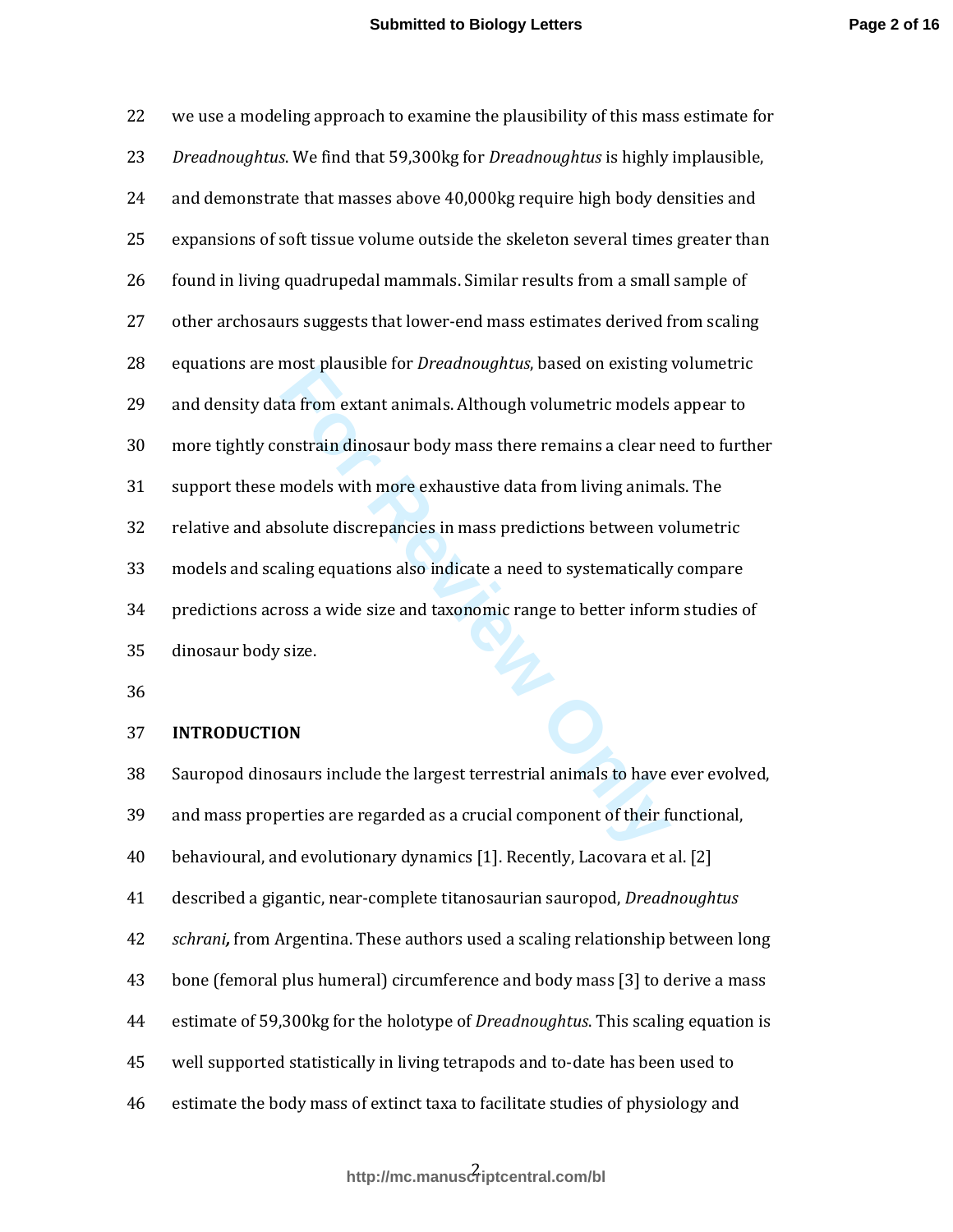| 47 | growth [e.g. 4] and macroevolutionary dynamics [1]. However, the mass               |
|----|-------------------------------------------------------------------------------------|
| 48 | estimate seems high given that in overall skeletal proportions <i>Dreadnoughtus</i> |
| 49 | only marginally exceeds those of near-complete specimens of other sauropods         |
| 50 | (e.g. <i>Apatosaurus, Giraffatitan</i> ) whose masses have been estimated at 25-    |
| 51 | 35,000kg by various methods [e.g. 3, 5]. In this paper we use a digital three-      |
| 52 | dimensional skeletal model and volumetric reconstructions to directly examine       |
| 53 | the plausibility of the 59,300kg mass estimate for <i>Dreadnoughtus</i> , and       |
| 54 | subsequently comment upon the use of scaling equations to estimate dinosaur         |
| 55 | body mass.                                                                          |
| 56 |                                                                                     |

#### 57 **METHODS**

For the 35,500Kg mass estimate for *Dretainoughtus*, a<br> **Formal transformal transformal example is also determined by the** *Dreadnoughtus* **skeleton from Lacovara et al.<br>
<b>For Review Only also determines the Constant taxa (t** 58 A digital model of the *Dreadnoughtus* skeleton from Lacovara et al. [2] was used 59 as a basis for a 3D volumetric model (Fig. 1). For comparative purposes we also 60 modeled six extant taxa (three birds, two crocodilians and one lizard) and two 61 other large sauropods using identical methods: *Giraffatitan brancai,* based on a 62 laser scan of MB (Museum für Naturkunde, Berlin, Germany) SII from our 63 previous study [5], and *Apatosaurus louisae*, based on a new 3D model of CM 64 (Carnegie Museum, USA) 3018 generated using photogrammetry [6]. Each 3D 65 skeletal model was posed in a standard 'neutral' posture, with the tail and neck 66 extending horizontally and the limbs in a fully extended, vertical position (Fig. 1). 67 Models were then divided into the following body segments: head, neck, 'trunk' 68 (thorax & limb girdles), tail, thigh, shank, foot, humerus, forearm, and hand. 69 The holotype of *Dreadnoughtus* is missing most of the cervical vertebrae, 70 as well the manus, skull and distal tip of the tail. Our convex hulling approach [5] 71 to volumetric reconstruction involves tight-fitting 3D convex polygons to each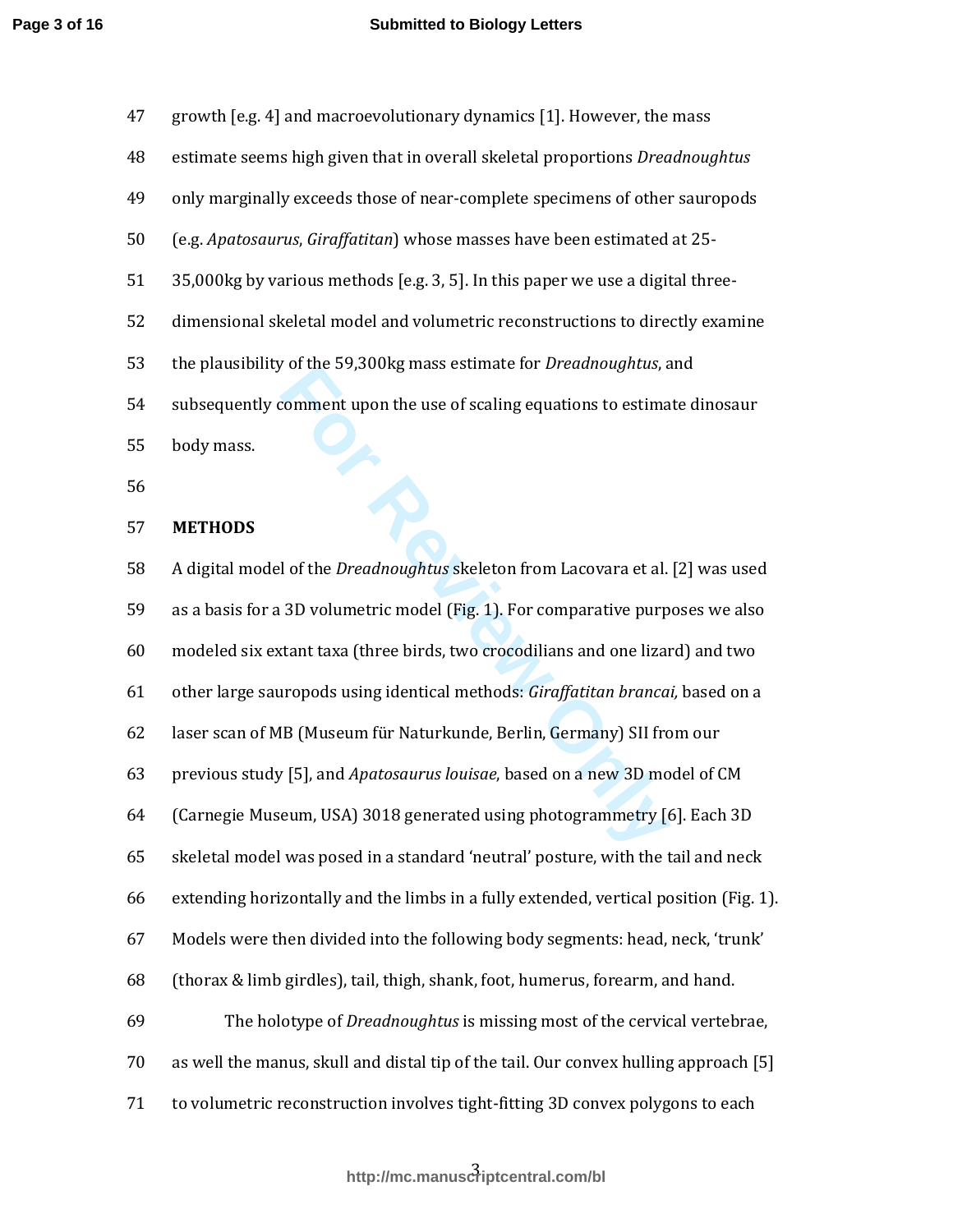| 72 | body segment. As the extent of an object's convex hull is dictated solely by its    |
|----|-------------------------------------------------------------------------------------|
| 73 | geometric extremes, we were able to minimise the amount of skeletal                 |
| 74 | reconstruction in our model (Fig. S1). For the hand and skull we used               |
| 75 | photogrammetric models of these elements from Rapetosaurus (FMNH PR 2209),          |
| 76 | another titanosaur, and re-scaled them using the reconstruction in Lacovara et      |
| 77 | al. $[2]$ , their Fig. 2). To allow convex hulling to connect the 'trunk' and neck  |
| 78 | segments we duplicated the ninth cervical vertebra preserved in the specimen        |
| 79 | and placed its posterior surface above the most anterior point of pectoral girdle   |
| 80 | at a height consistent with the position of the preserved dorsal vertebrae. An      |
| 81 | additional 10% was added to the distal tail using the reconstruction of Lacovara    |
| 82 | et al. [2] as a guide (Fig. S1). In the supplementary material we provide extensive |
| 83 | sensitivity tests of our skeletal reconstruction procedure (Figs S1-S8).            |
|    |                                                                                     |

reprised the minit tervical verticula preserved in the<br>posterior surface above the most anterior point of pe<br>sistent with the position of the preserved dorsal vert<br>6 was added to the distal tail using the reconstruction<br>ui 84 The minimum convex hull volume for each skeletal body segment was 85 calculated using the MATLAB (www.mathworks.com) qhull command [5,7]. The 86 total minimum convex hull volume provides the minimum volume estimate for 87 each animal, and a baseline for our sensitivity analysis in which we generated 88 three further models. In the first model the minimal convex hulls were 89 geometrically expanded by 21%, following a previous study in which live body 90 mass was estimated to have been on average 21% greater than that calculated 91 from minimum convex hulls for a range of extant mammals [5]. We subsequently 92 generated a 'maximal mass model' in which the volume of the trunk segment was 93 increased by 50% and those of all other segments by 100%. Finally, we 94 expanded the minimum convex hull model of *Dreadnoughtus* by the amount 95 required to match the total body masses predicted by the scaling equation of [3].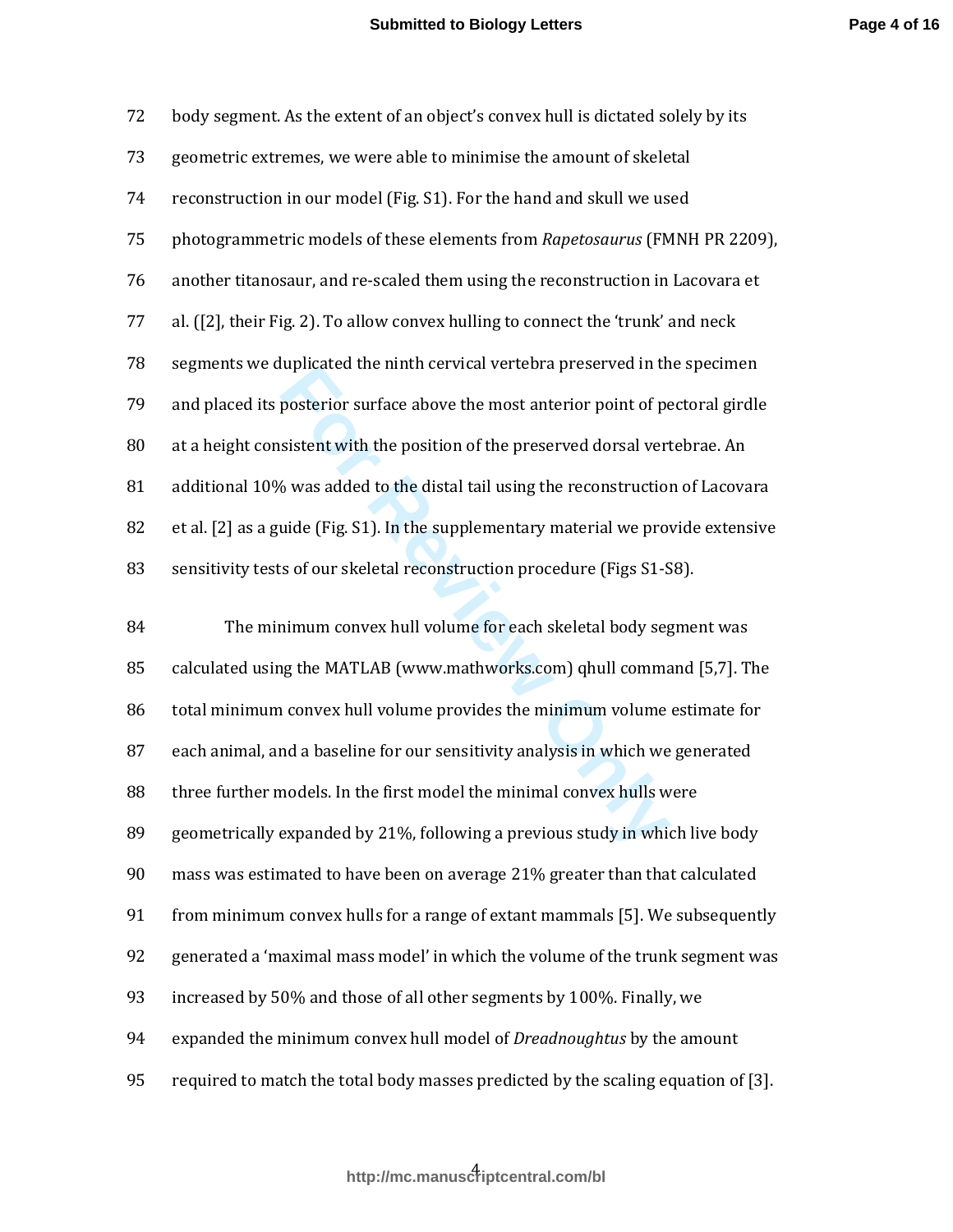| 96  | For the sauropod models, body segments were given an initial density of 1000kg             |
|-----|--------------------------------------------------------------------------------------------|
| 97  | m-3. Zero-density respiratory structures in the head, neck and 'trunk' segments            |
| 98  | were reconstructed and the volumes of these structures subtracted from their               |
| 99  | overall segment volume, as in previous volumetric studies of dinosaurs [8-10].             |
| 100 | Homogeneous body densities were used for the extant taxa, based on published               |
| 101 | values for crocodiles and chickens [10].                                                   |
| 102 |                                                                                            |
| 103 | <b>RESULTS</b>                                                                             |
| 104 | The convex hull volume reconstruction of <i>Dreadnoughtus</i> results in a total body      |
| 105 | volume of 26.910m <sup>3</sup> (Fig. 1a, Table 1). Expanding this minimum convex hull      |
| 106 | volume by 21% raises whole-body volume to 32.534m <sup>3</sup> (Fig.1b), while the         |
| 107 | volume of our maximal model is 43.016m <sup>3</sup> (Fig. 1c). Deducting the volume of our |
| 108 | reconstructed respiratory structures from each of these models yields total body           |
| 109 | masses of 22,117kg, 27,741kg and 38,225kg for the three model iterations.                  |
| 110 | These data, and data from equivalent models of Apatosaurus and Giraffatitan                |
| 111 | (Fig. 2a-b), are shown in Table 1, while the data from extant taxa is tabulated in         |
| 112 | the supplementary information (Tables S1-6, Figs S8-9). Convex hull volumes are            |
| 113 | available in the supplementary information.                                                |
| 114 |                                                                                            |
| 115 | <b>DISCUSSION AND CONCLUSIONS</b>                                                          |
| 116 | The mass of Dreadnoughtus was estimated at 59,300kg using the raw bivariate                |
| 117 | predictive equation of Campione and Evans [3]. The masses of our three                     |
| 118 | volumetric reconstructions of Dreadnoughtus (Fig. 1a-c, Table 1) are equivalent            |

- 119 to 37%, 47% and 64% of the 59,300kg scaling equation mass. The 'average
- 120 percent prediction error' from the bi-variate equation gives a minimum mass of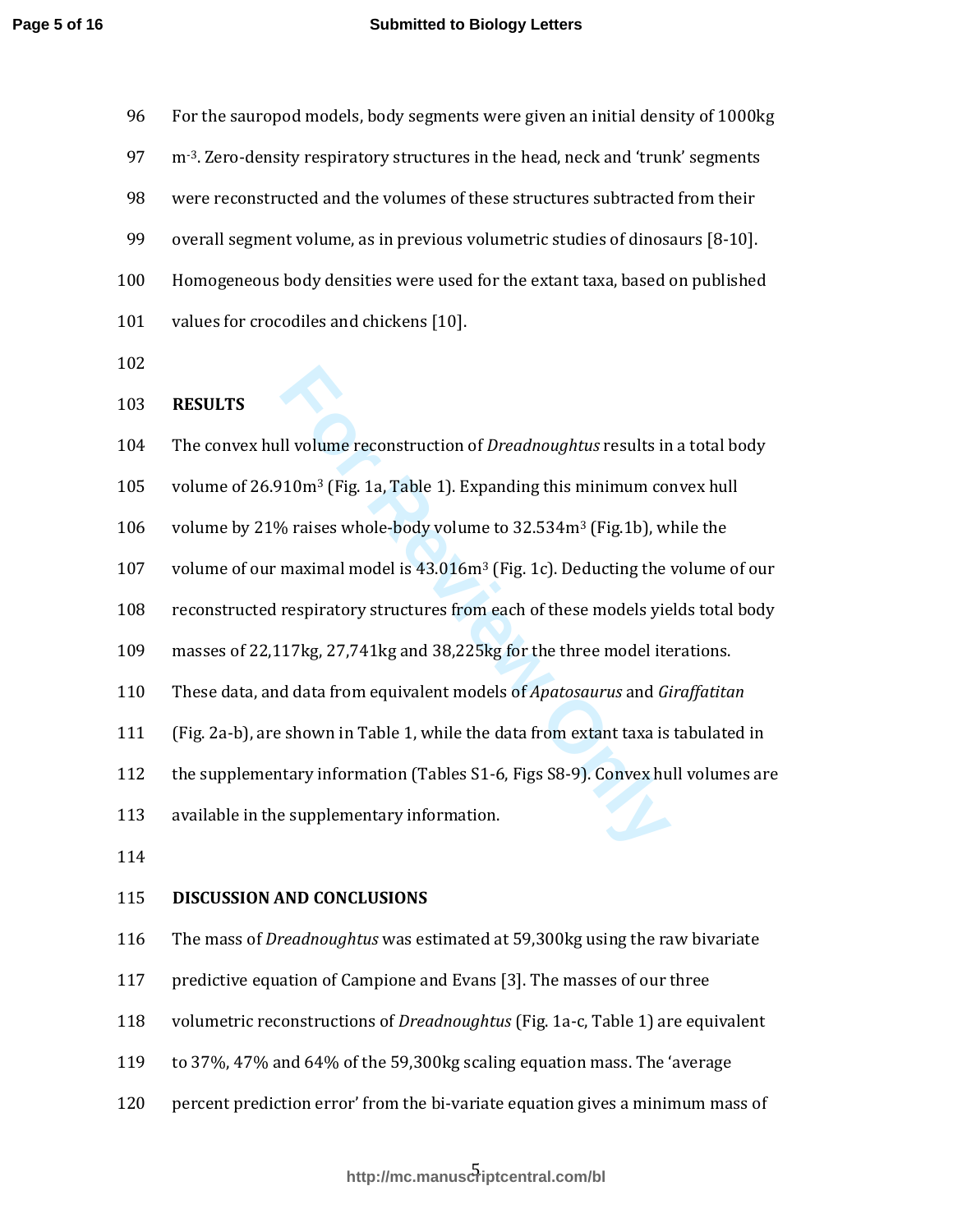| 121 | 44,095kg (5,780kg or 15% higher than our 'maximal' model) and a maximum                       |
|-----|-----------------------------------------------------------------------------------------------|
| 122 | mass of 74,487kg (36,262kg or 95% higher than our 'maximal' model). The '95%                  |
| 123 | prediction interval' from the equation yields a range of 32,000-109,000kg for                 |
| 124 | Dreadnoughtus, which overlaps with model estimates (Fig. 2).                                  |
| 125 | Convex hulling provides a close, objective approximation of the body                          |
| 126 | volume defined by a skeleton alone [5,7]. A volume 2.38 times larger than that of             |
| 127 | our convex hull model is required for <i>Dreadnoughtus</i> to achieve the mean or             |
| 128 | 'best-estimate' scaling equation mass of 59,300kg, using our estimates for the                |
| 129 | size of respiratory structures (Fig. 1d). This represents an expansion more than              |
| 130 | 6.5 times greater than the average value found in a sample of quadrupedal                     |
| 131 | mammals spanning major taxonomic groups [5]. This 2.38 times expanded                         |
| 132 | model (Fig. 1d) has a bulk density of 925kg m <sup>-3</sup> , which is higher than any        |
| 133 | presently published estimate for sauropods [range 791-900kg m <sup>3</sup> ; Table S7]. If    |
| 134 | lower-end estimates of 800kg m <sup>-3</sup> for sauropod density [8] are correct, then       |
| 135 | achieving a body mass of 59,300kg for Dreadnoughtus would require body and                    |
| 136 | respiratory volumes of 74.125m <sup>3</sup> and 14.825m <sup>3</sup> respectively, the latter |
| 137 | representing a 310% expansion of our respiratory volumes (Fig. 1). Filling the                |
| 138 | entire ribcage with a zero-density respiratory structure (Fig. S7), which is                  |
| 139 | obviously highly implausible, only produces a 212% increase in respiratory                    |
| 140 | volume. It is clear from our model that bulk densities as low or approaching                  |
| 141 | 800kg m <sup>3</sup> cannot be reconciled with a total body mass of 59,300kg given the        |
| 142 | skeletal proportions of <i>Dreadnoughtus</i> and the space available within the ribcage       |
| 143 | for low-density respiratory structures.                                                       |
| 144 | Comparison of mass predictions from volumetric reconstructions of near-                       |

145 complete skeletons of *Apatosaurus* and *Giraffatitan* (Fig. 2) to the mean scaling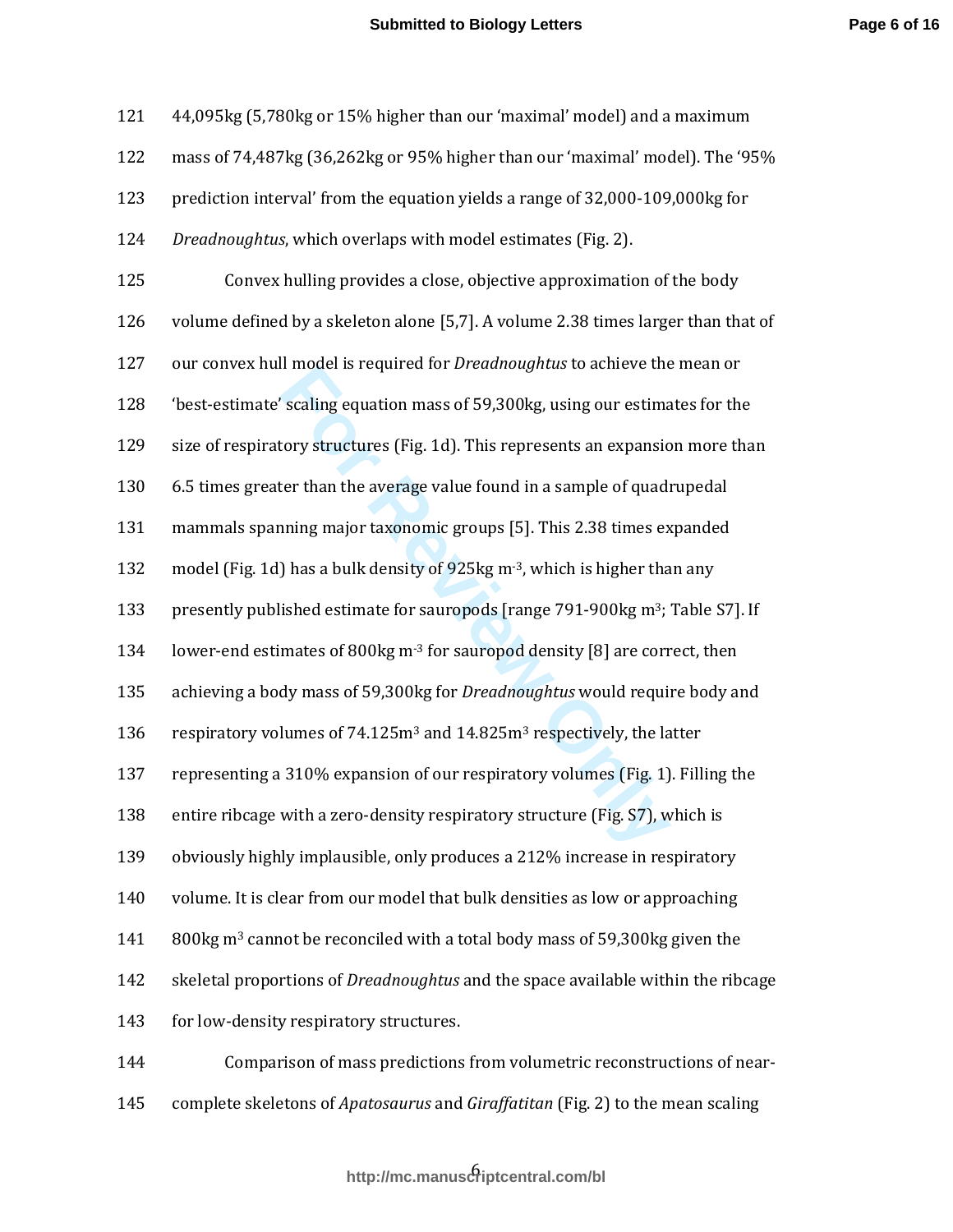| 146 | equation masses, produces a qualitatively similar result: scaling equation mass        |
|-----|----------------------------------------------------------------------------------------|
| 147 | predictions exceed those of our maximal models (Fig 2c-d). The disparity               |
| 148 | between the two approaches increases further if the whole-body densities of            |
| 149 | these models are set to lower-end estimates for sauropods (800kg m <sup>-3</sup> [8])  |
| 150 | rather than predicting density by inclusion of respiratory structures. In the case     |
| 151 | of both Apatosaurus and Giraffatitan there is clear overlap between the lowest         |
| 152 | scaling equation estimates and our maximal models, although as with                    |
| 153 | Dreadnoughtus there remains no overlap between the lowest scaling equation             |
| 154 | masses and those derived from the upper bounds of the mammalian convex hull            |
| 155 | expansion exponent (Fig. 2).                                                           |
| 156 | Convex hull volumes for extant taxa produced here required scaling                     |
| 157 | exponents of between 1.18-1.91 (Tables S1-6, Fig. S8-9) to reach actual                |
| 158 | measured body masses, with three animals (American alligator 1.69; guineafowl          |
| 159 | 1.91; leghorn chicken 1.87) requiring exponents greater than that applied in our       |
| 160 | 'maximal' models (Fig. 1). However, increasing convex hull volume by 2.38, as          |
| 161 | required for our reconstruction of Dreadnoughtus to reach the mean scaling             |
| 162 | equation mass, results in substantial mass overestimates for all modelled extant       |
| 163 | taxa (23-102% overestimates; see Tables S1-6).                                         |
| 164 | Our analysis emphasises a number of important points that should be                    |
| 165 | considered in future studies. Firstly, it is vital that uncertainties and likely error |
| 166 | magnitudes are explicitly acknowledged in mass estimates derived from all              |
| 167 | methods, including scaling equations. Our analysis also reveals that the higher        |
| 168 | range estimates predicted by bivariate scaling equations [3] appear to be highly       |
| 169 | incompatible with volumetric models that are based directly on currently               |
| 170 | available volume and density data from living vertebrates ([5]; Tables S1-6).          |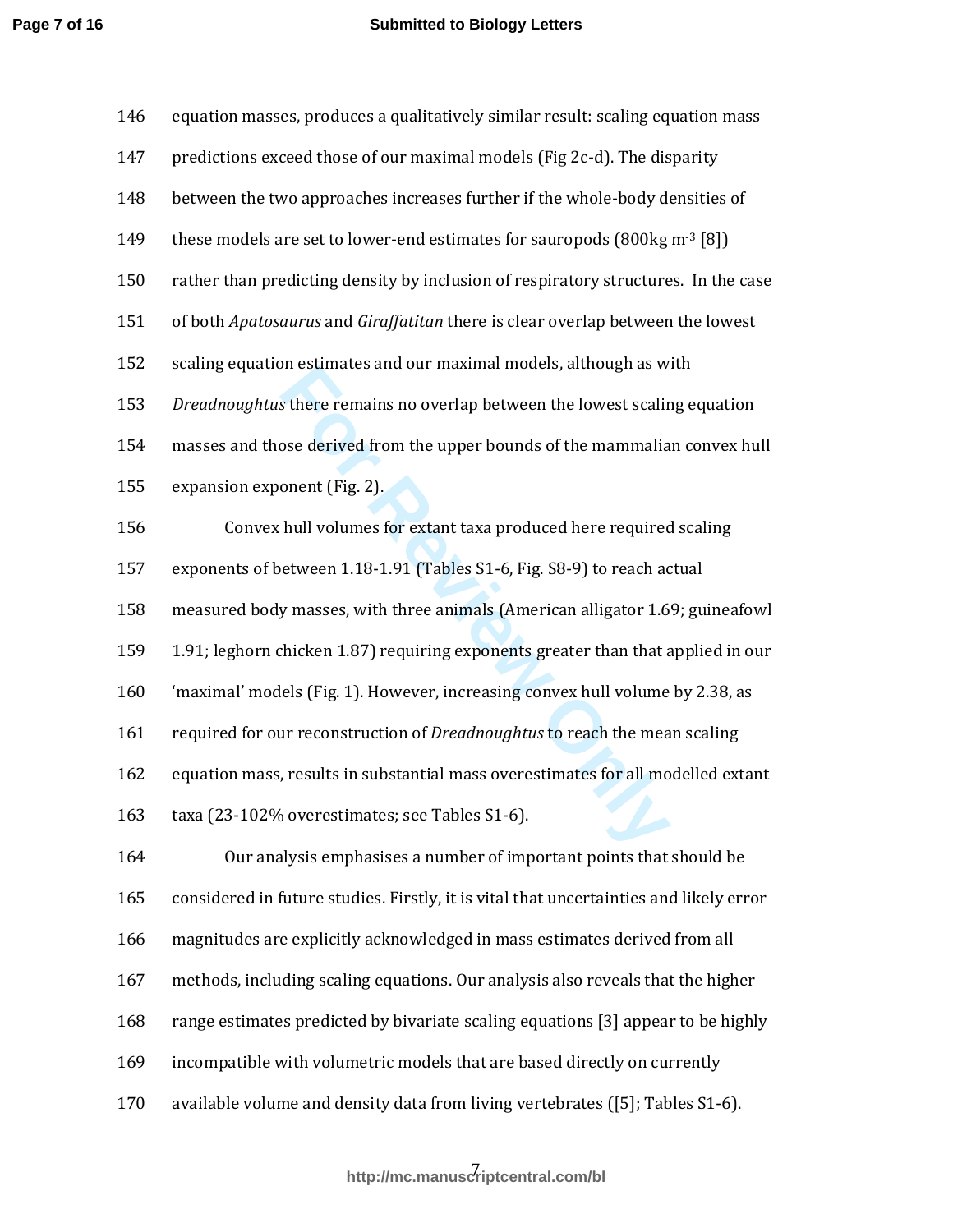| 171 | Indeed, in the case of <i>Dreadnoughtus</i> , the mean, and perhaps even some lower- |
|-----|--------------------------------------------------------------------------------------|
| 172 | end, scaling equation estimates appear to be implausible based on current data       |
| 173 | (Figs 1-2). The high scaling equation mass for <i>Dreadnoughtus</i> also appears to  |
| 174 | result in a discrepancy in relative mass predictions between the modelled            |
| 175 | sauropods; our convex hull volumes (which provide a close approximation of the       |
| 176 | body volume defined by the preserved skeleton) of Apatosaurus and Giraffatitan       |
| 177 | represent 0.9 and 0.985 that of <i>Dreadnoughtus</i> , which appears congruent with  |
| 178 | the overlap in gross linear body proportions (Fig. S11). By contrast, mean scaling   |
| 179 | equation mass predictions for Apatosaurus and Giraffatitan are 0.57 and 0.70         |
| 180 | that of Dreadnoughtus (Fig. 2). While differences in skeletal: extra-skeletal        |
| 181 | dimensions should be expected [3], even in relatively closely related taxa (Tables   |
| 182 | S1-6) it seems unlikely that differences in skeletal proportions of these three      |
| 183 | sauropods (Figs 2 & S11) are sufficient to account for the 20-25,000kg difference    |
| 184 | in body mass predicted by the scaling equation. Thus, even physiological and         |
| 185 | macroevolutionary studies that use relative mass values or distribute taxa into      |
| 186 | discrete mass 'categories' based on scaling equation estimates should take the       |
| 187 | maximum range of values or error inherent in these equations into account.           |
| 188 | Recently a similar pattern of divergence between volumetric and linear-              |
| 189 | based mass estimates was found an for exceptionally complete Stegosaurus             |
| 190 | skeleton [7]. The authors attributed this discrepancy to the ontogenetic status of   |
| 191 | the individual. Certain skeletal features may indicate that the <i>Dreadnoughtus</i> |
| 192 | holotype was still growing at the time of death [2]. As an organism's body           |
| 193 | proportions change with age, the application of a scaling equation derived from      |
| 194 | modern adult skeletons to the limb bones of a sub- or young adult may be             |
| 195 | erroneous. At least some of the inconsistency we find here between mass              |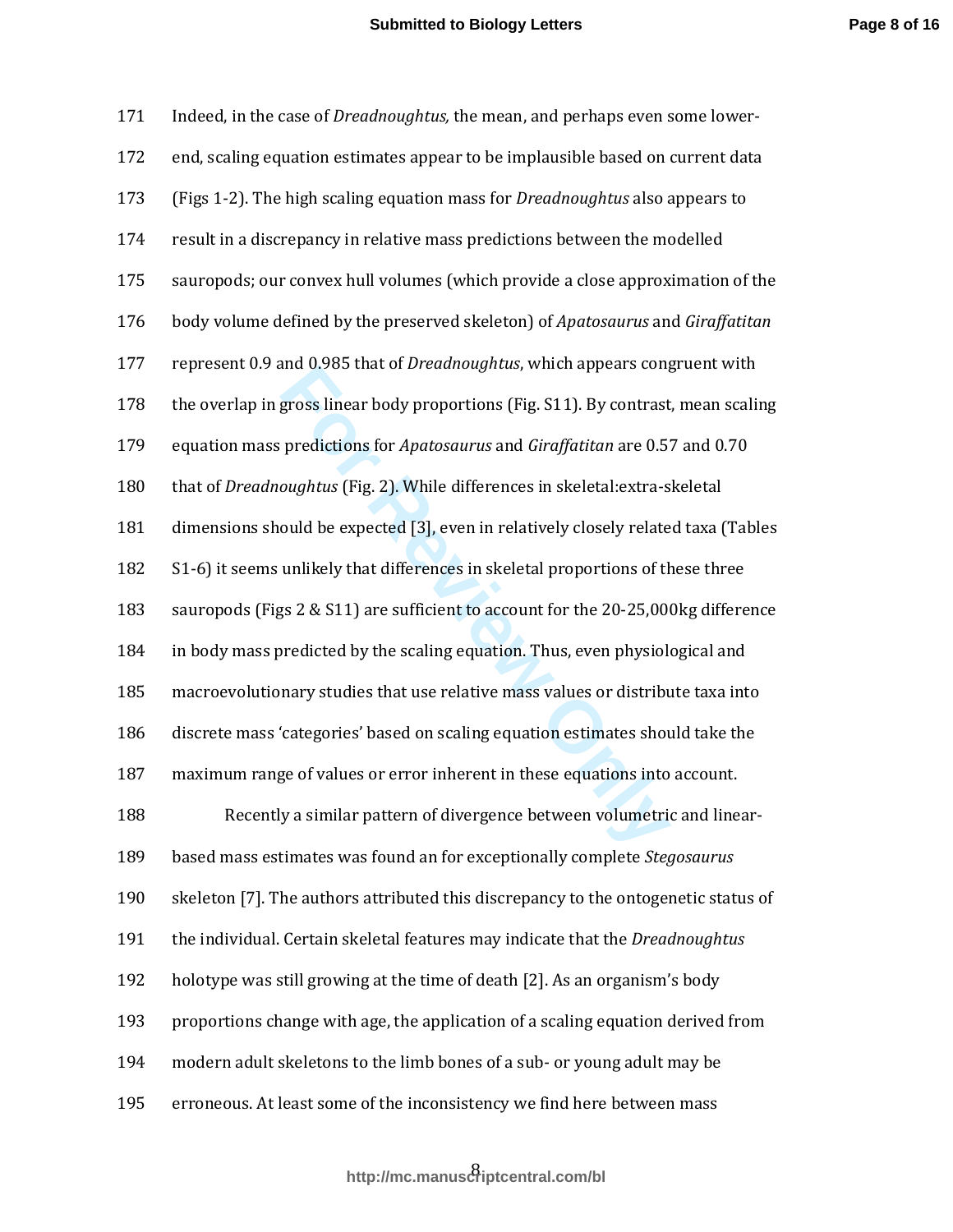#### **Submitted to Biology Letters**

| 196 | estimation techniques may therefore be due to the ontogenetic stage of the        |
|-----|-----------------------------------------------------------------------------------|
| 197 | specimen. Given the absence of confirmed 'adult' skeletal material for            |
| 198 | Dreadnoughtus however, it would be challenging to account for this                |
| 199 | phenomenon.                                                                       |
| 200 | Estimating the mass of extinct animals is challenging [3,5,7,9-10]. By            |
| 201 | directly using the determinates of mass (volume and density) and maximising       |
| 202 | skeletal evidence, volumetric approaches allow inherent uncertainties in mass     |
| 203 | predictions to be explicitly assessed (Figs 1-2) and plausible limits established |
| 204 | based on data and models of extant taxa. Our analysis reveals the importance of   |
| 205 | extending current analyses of dinosaur body mass in two ways; first and           |
| 206 | foremost by addition of further volumetric and density data on living taxa in     |
| 207 | order to more tightly constrain maximum plausible values for extinct animals.     |
| 208 | Second, a systematic comparison of dinosaur mass predictions from modelling       |
| 209 | and scaling equations, across a wide taxonomic and size range, is needed to       |
| 210 | identify and explain discrepancies between the two approaches (Fig. 2). Such a    |
| 211 | study would not only lead to more informed estimates of dinosaur body mass,       |
| 212 | but could also shed light on musculoskeletal adaptations for large body size in   |
| 213 | different dinosaur lineages.                                                      |
| 214 |                                                                                   |

### 215 **REFERENCES**

- 216 1. Benson RBJ et al. 2014 Rates of Dinosaur Body Mass Evolution Indicate 170 217 Million Years of Sustained Ecological Innovation on the Avian Stem Lineage.
- 218 *PLoS Biology*, doi:10.1371/journal.pbio.1001853.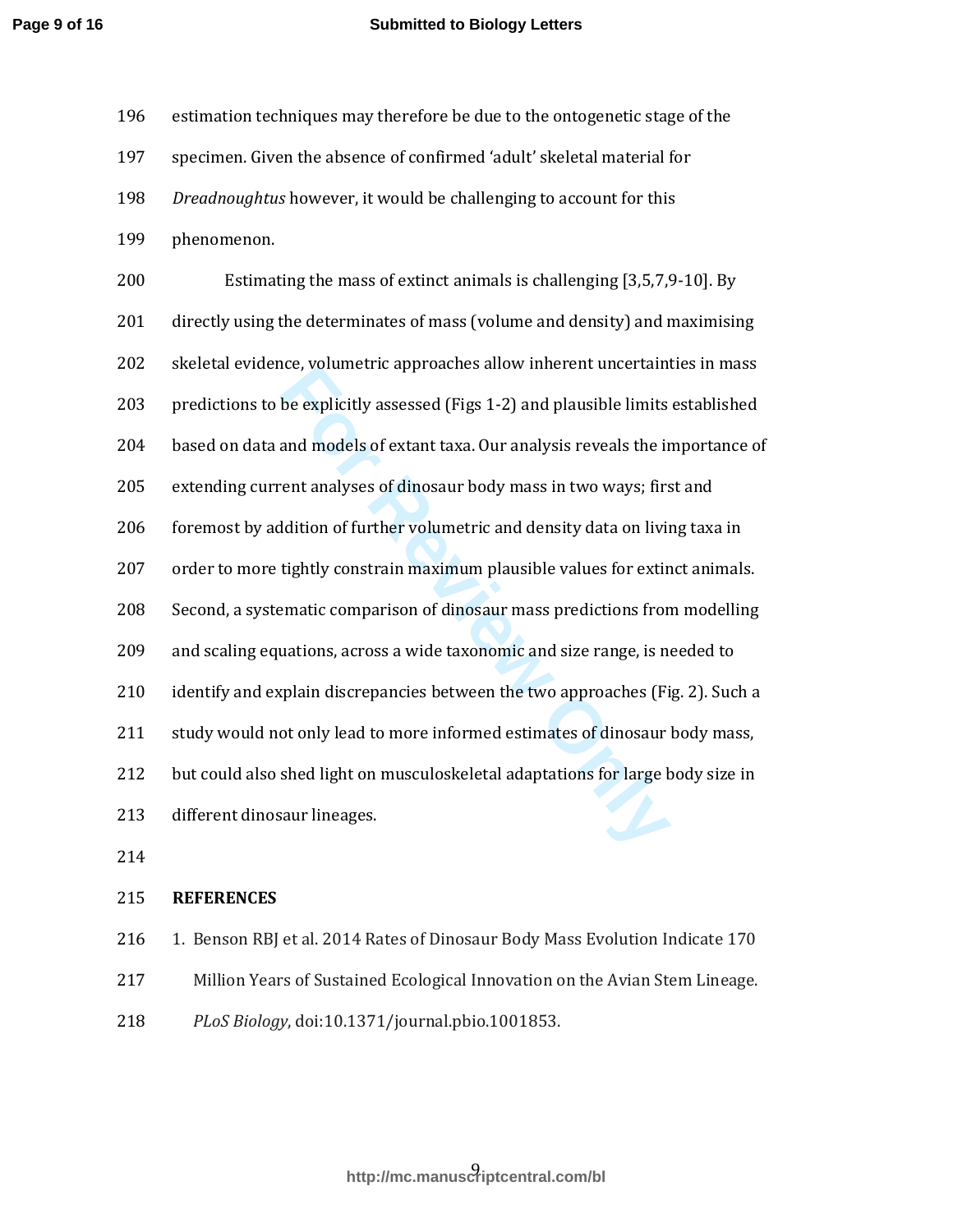| 219 | 2. Lacovara, KJ et al. 2014. A Gigantic, Exceptionally Complete Titanosaurian  |
|-----|--------------------------------------------------------------------------------|
| 220 | Sauropod Dinosaur from Southern Patagonia, Argentina. Scientific Reports 4,    |
| 221 | doi:10.1038/srep06196.                                                         |
| 222 | 3. Campione NE, Evans DC. 2012. A universal scaling relationship between body  |
| 223 | mass and proximal limb bone dimensions in quadrupedal terrestrial              |
| 224 | tetrapods. BMC Biology 10, doi:10.1186/1741-7007-10-60.                        |
| 225 | 4. Taborda JRA, Cerda IA, Desoio JB. 2013. Growth curve of Aetosauroides       |
| 226 | scagliai Casamiquela 1960 (Pseudosuchia: Aetosauria) inferred from             |
| 227 | osteoderm histology. Geol. Soc. Lond. Special Publications 379, 413-423.       |
| 228 | 5. Sellers WI, Hepworth-Bell J, Falkingham PL, Bates KT, Brassey C, Egerton V, |
| 229 | Manning PL. 2012. Minimum convex hull mass estimations of complete             |
| 230 | mounted skeletons. Biology Letters 8, 842-845.                                 |
| 231 | 6. Falkingham PL. 2012. Acquisition of high-resolution 3D models using free,   |
| 232 | open-source, photogrammetric software. Palaeontologia Electronica 15, Issue    |
| 233 | 1; 1T:15p                                                                      |
| 234 | 7. Brassey C, Maidment SC, Barrett PM. 2014. Body mass estimates of an         |
| 235 | exceptionally complete Stegosaurus (Ornithischia: Thyreophora): comparing      |
| 236 | volumetric and linear bivariate mass estimations methods. Biology Letters 11,  |
| 237 | $1 - 5.$                                                                       |
| 238 | 8. Henderson DM. 2004. Tipsy punters: Sauropod dinosaur pneumaticity,          |
| 239 | buoyancy and aquatic habits. Proc. Roy. Soc. B, 271, S180-S183.                |
| 240 | 9. Bates KT, Manning PL, Hodgetts D, Sellers WI. 2009. Estimating mass         |
| 241 | properties of dinosaurs using laser imaging and computer modeling. PLoS        |
| 242 | ONE 4, doi:10.1371/journal.pone.0004532.                                       |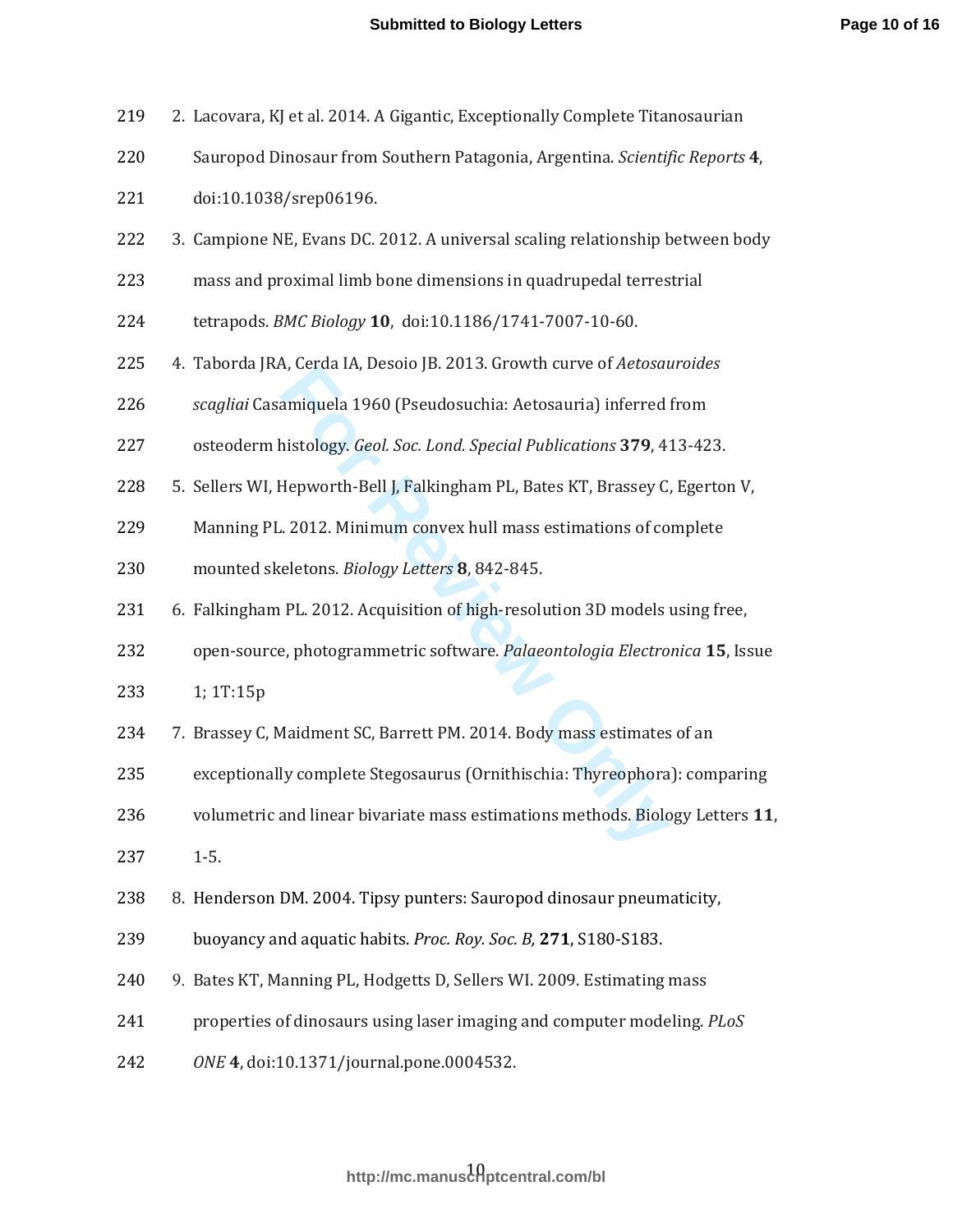| 243 | Allen V, Paxton H, Hutchinson JR. 2009. Variation in center of mass<br>10.           |
|-----|--------------------------------------------------------------------------------------|
| 244 | estimates for extant sauropsids and its importance for reconstructing inertial       |
| 245 | properties of extinct archosaurs. The Anatomical Record 292, 1442-1461.              |
| 246 |                                                                                      |
| 247 | <b>ACKNOWLEDGEMENTS</b>                                                              |
| 248 | Nicolás Campione and two other anonymous reviewers are thanked for their             |
| 249 | comments, which greatly improved the paper. K.T.B. and S.M. acknowledge              |
| 250 | funding from the Adapting to the Challenges of a Changing Environment (ACCE)         |
| 251 | NERC doctoral training partnership.                                                  |
| 252 |                                                                                      |
| 253 | Data accessibility. Convex hull models are downloadable from Dryad (doi:XXXX).       |
|     |                                                                                      |
| 254 | Author contributions. K.T.B., S.C.R.M., C.A.B and P.L.F designed the experiments;    |
| 255 | K.T.B. S.M. and P.L.F. collected the data; K.T.B., C.A.B, S.C.R.M. and S.M. analysed |
| 256 | the data; all authors contributed to the manuscript.                                 |
| 257 |                                                                                      |
| 258 | Conflict of interest. The authors declare that they have no competing interests.     |
| 259 |                                                                                      |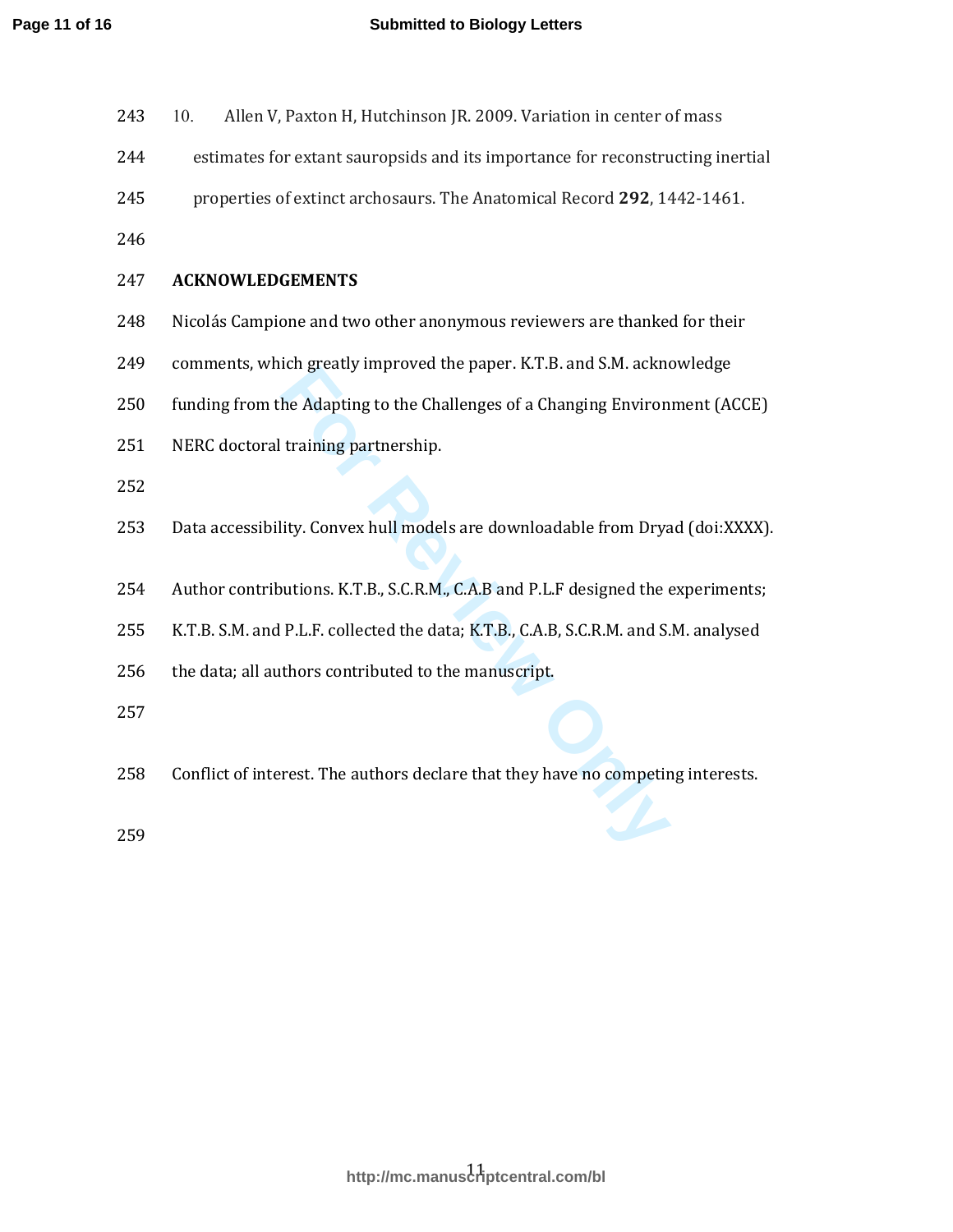260 Figure 1. *Dreadnoughtus* 3D skeletal model and the *(a)* convex hull, *(b)* plus21%,

261 *(c)* maximal and *(d)* scaling equation mass volumetric reconstructions in lateral,

- 262 oblique and aerial views. Black structures are respiratory volumes.
- 263
- 264

| 265 | Figure 2. Comparison of skeletal proportions and convex hull volumes for                        |
|-----|-------------------------------------------------------------------------------------------------|
| 266 | Apatosaurus (top), Dreadnoughtus (middle) and Giraffatitan (bottom) in (a)                      |
| 267 | dorsal and $(b)$ lateral views. Comparison of mass predictions from the models in               |
| 268 | this study to masses derived from the scaling equation [2], with $(c)$ model mass               |
| 269 | and density calculated using reconstructed zero-density respiratory structures,                 |
| 270 | and $(d)$ density artificially set to 800 kg m <sup>-3</sup> [8]. The positive error bar on our |
| 271 | maximal models represents the mass predicted by expanding convex hull                           |
| 272 | volumes by the highest exponent $(x1.91)$ for mammals [5] and archosaurs to-                    |
| 273 | date. The 'PPE' error bars on scaling equation represent the average 'percent                   |
| 274 | prediction error', while '95PI' error bars represent the '95% prediction interval.'             |
| 275 |                                                                                                 |
| 276 | Table 1. Mass property data for convex hull reconstructions of <i>Dreadnoughtus</i> ,           |
| 277 | Apatosaurus and Girafffatitan, and summary of whole-body mass data from                         |
| 278 | different model iterations                                                                      |

278 different model iterations.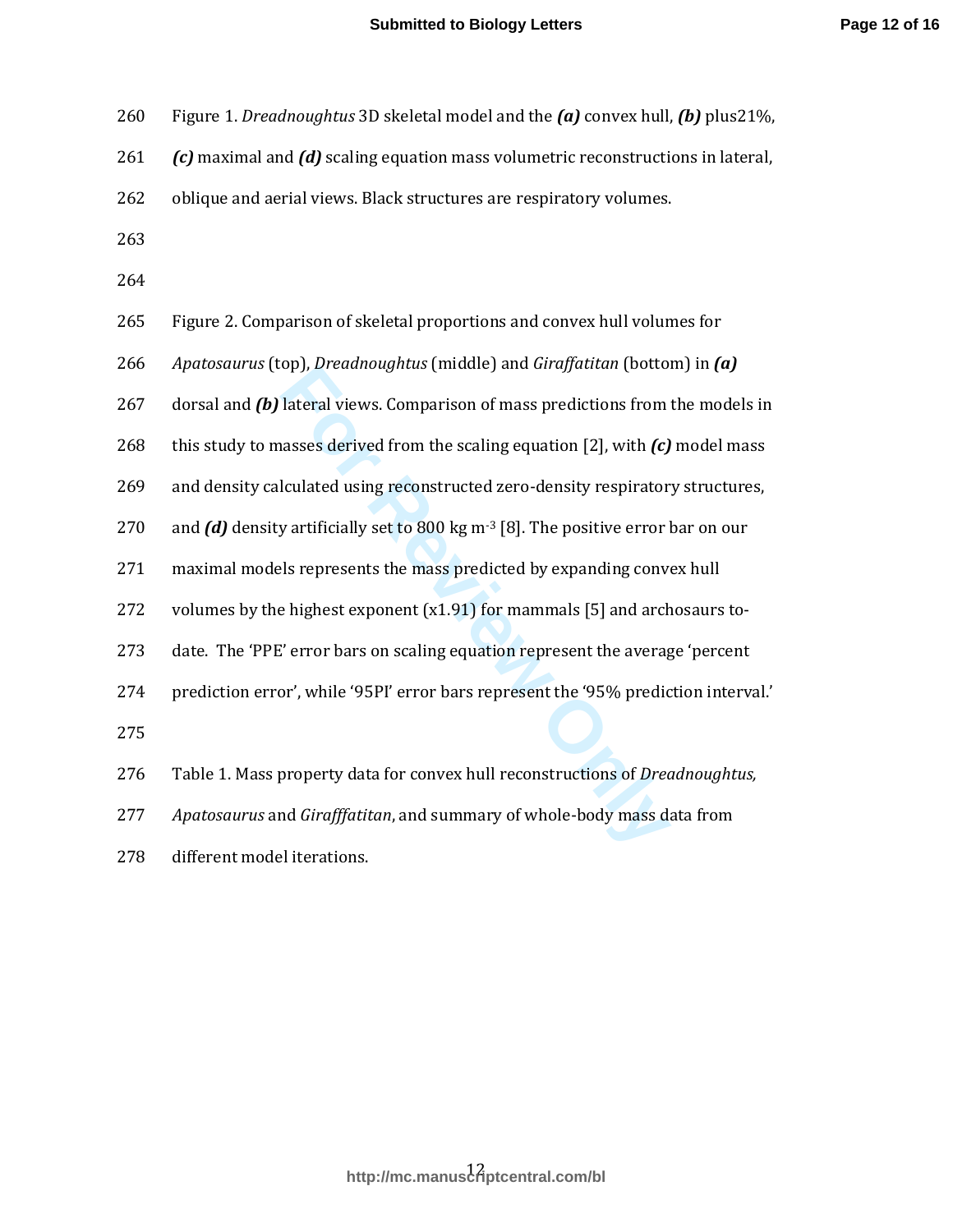| <b>Convex Hull</b>               | <b>Dreadnoughtus</b> |                             |           | <b>Apatosaurus</b> |                    |           | Giraffatitan      |                                    |           |
|----------------------------------|----------------------|-----------------------------|-----------|--------------------|--------------------|-----------|-------------------|------------------------------------|-----------|
|                                  |                      | Density                     |           | Volume             | Density            |           | Volume            | Density                            |           |
| <b>Body Segments</b>             | Volume $(m^3)$       | $\text{(kg m}^{-3}\text{)}$ | Mass (kg) | (m <sup>3</sup> )  | $\rm (kg\,m^{-3})$ | Mass (kg) | (m <sup>3</sup> ) | $\left(\text{kg m} \cdot 3\right)$ | Mass (kg) |
| Head                             | 0.033                | 1000                        | 33.49     | 0.02               | 1000               | 23.46     | 0.06              | 1000                               | 59.45     |
| Neck                             | 3.110                | 1000                        | 3109.99   | 2.62               | 1000               | 2615.16   | 2.46              | 1000                               | 2461.00   |
| Trunk                            | 20.382               | 1000                        | 20381.96  | 20.12              | 1000               | 20187.65  | 19.85             | 1000                               | 19850.92  |
| Tail                             | 1.011                | 1000                        | 1011.35   | 1.86               | 1000               | 1861.20   | 0.78              | 1000                               | 774.76    |
| Humerus                          | 0.186                | 1000                        | 186.08    | 0.23               | 1000               | 232.34    | 0.30              | 1000                               | 298.78    |
| Forearm                          | 0.097                | 1000                        | 97.36     | 0.10               | 1000               | 103.01    | 0.16              | 1000                               | 160.67    |
| Hand                             | 0.024                | 1000                        | 24.11     | 0.03               | 1000               | 25.96     | 0.09              | 1000                               | 85.98     |
| Humerus                          | 0.186                | 1000                        | 186.08    | 0.28               | 1000               | 275.31    | 0.30              | 1000                               | 298.78    |
| Forearm                          | 0.097                | 1000                        | 97.36     | 0.10               | 1000               | 103.01    | 0.16              | 1000                               | 160.67    |
| Hand                             | 0.024                | 1000                        | 24.11     | 0.03               | 1000               | 25.96     | 0.09              | 1000                               | 85.98     |
| Thigh                            | 0.246                | 1000                        | 246.13    | 0.35               | 1000               | 351.27    | 0.29              | 1000                               | 294.19    |
| Shank                            | 0.110                | 1000                        | 109.86    | 0.21               | 1000               | 208.57    | 0.19              | 1000                               | 193.06    |
| Foot                             | 0.042                | 1000                        | 41.91     | 0.08               | 1000               | 84.62     | 0.04              | 1000                               | 35.69     |
| Thigh                            | 0.246                | 1000                        | 246.13    | 0.35               | 1000               | 351.27    | 0.29              | 1000                               | 294.19    |
| Shank                            | 0.110                | 1000                        | 109.86    | 0.21               | 1000               | 208.57    | 0.19              | 1000                               | 193.06    |
| Foot                             | 0.042                | 1000                        | 41.91     | 0.08               | 1000               | 84.62     | 0.04              | 1000                               | 35.69     |
| Axial total                      | 25.50                | 1000                        | 24536.80  | 24.62              | 1000               | 24687.47  | 23.15             | 1000                               | 23146.13  |
| Hind limb total                  | 0.796                | 1000                        | 795.80    | 1.289              | 1000               | 1288.92   | 1.046             | 1000                               | 1045.88   |
| Fore limb total                  | 0.614                | 1000                        | 615.09    | 0.722              | 1000               | 722.62    | 1.092             | 1000                               | 1090.87   |
| Whole body                       | 26.91                | 1000                        | 25947.68  | 26.63              | 1000               | 26699.01  | 25.28             | 1000                               | 25282.88  |
| <b>Respiratory</b><br>structures |                      |                             |           |                    |                    |           |                   |                                    |           |
| Head                             | 0.003                | 1000                        | 3.43      | 0.001              | 1000               | 0.99      | 0.0036            | 1000                               | 3.60      |
| Neck                             | 4.30                 | 1000                        | 4303.67   | 4.60               | 1000               | 4602.86   | 5.00              | 1000                               | 5000.39   |
| Trunk                            | 0.49                 | 1000                        | 486.48    | 0.29               | 1000               | 291.95    | 0.33              | 1000                               | 332.54    |

Table 1. Mass property data for convex hull reconstructions of *Droughnoughtus, Apatosaurus* and *Girafffatitan*, and summary of whole-body mass data from different model iterations.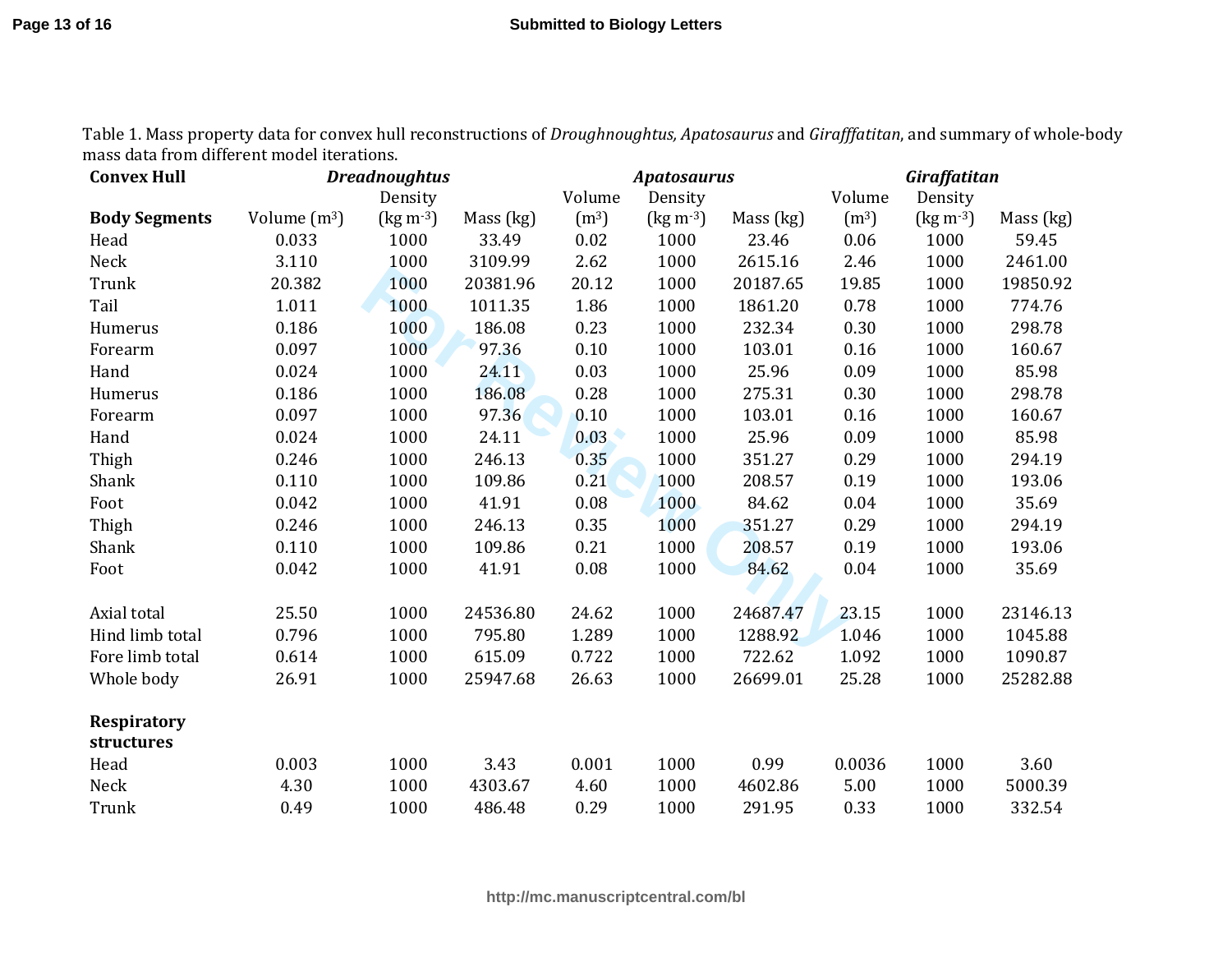### **Model Iteration**

| Minimum        |       |       |          |       |       |          |        |       |          |
|----------------|-------|-------|----------|-------|-------|----------|--------|-------|----------|
| Convex Hull    | 26.91 | 821.9 | 22117.98 | 26.63 | 818.8 | 21803.21 | 25.284 | 788.8 | 19946.35 |
| Plus 21% Model | 32.53 | 852.7 | 27741.68 | 32.26 | 850.5 | 27363.56 | 30.54  | 825.2 | 25204.65 |
| Maximal Model  | 43.02 | 888.6 | 38224.57 | 43.08 | 886.4 | 38187.23 | 40.40  | 867.9 | 35060.42 |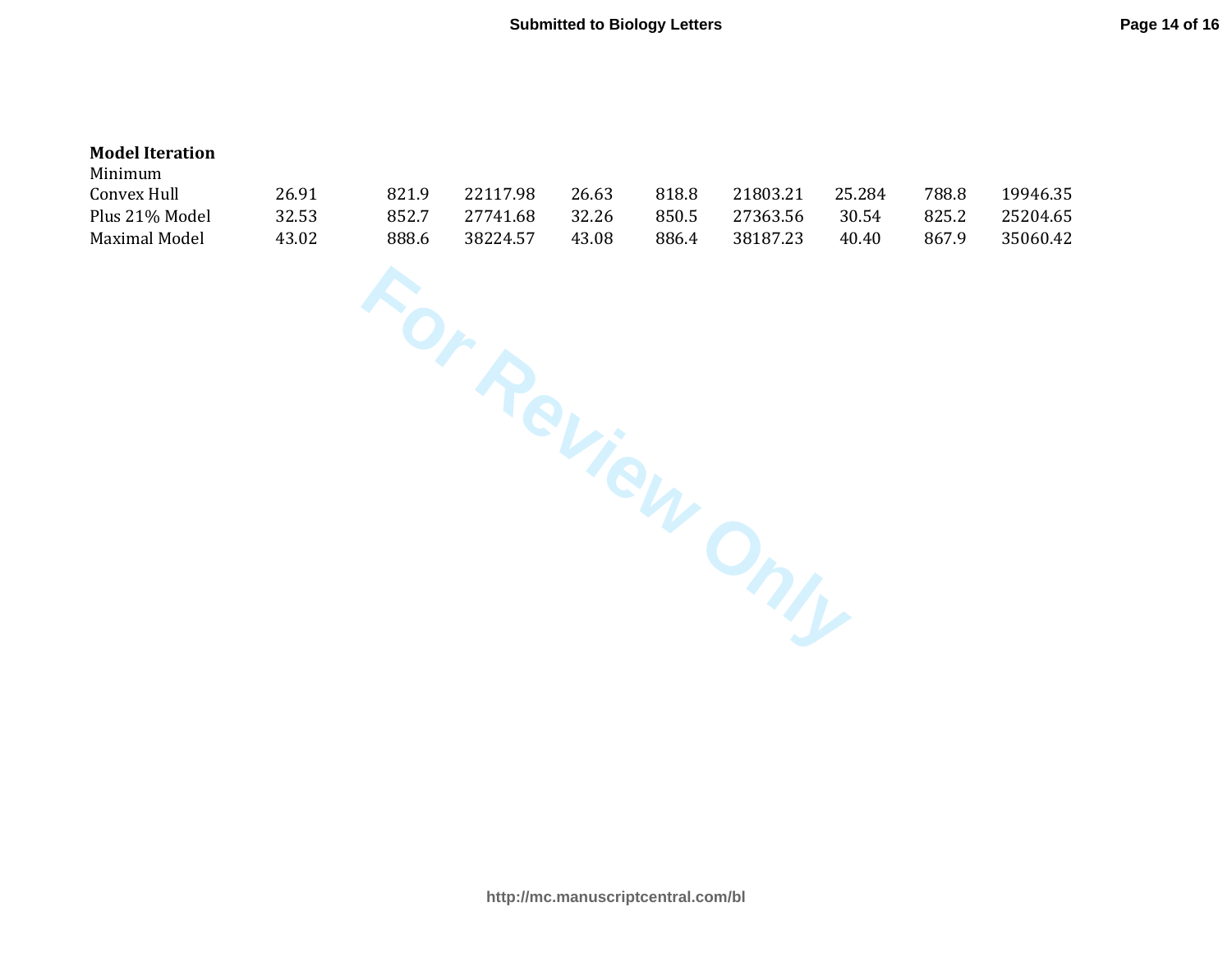

Dreadnoughtus 3D skeletal model and the (a) convex hull, (b) plus21%, (c) maximal and (d) scaling equation mass volumetric reconstructions in lateral, oblique and aerial views. Black structures are respiratory volumes. 288x400mm (300 x 300 DPI)